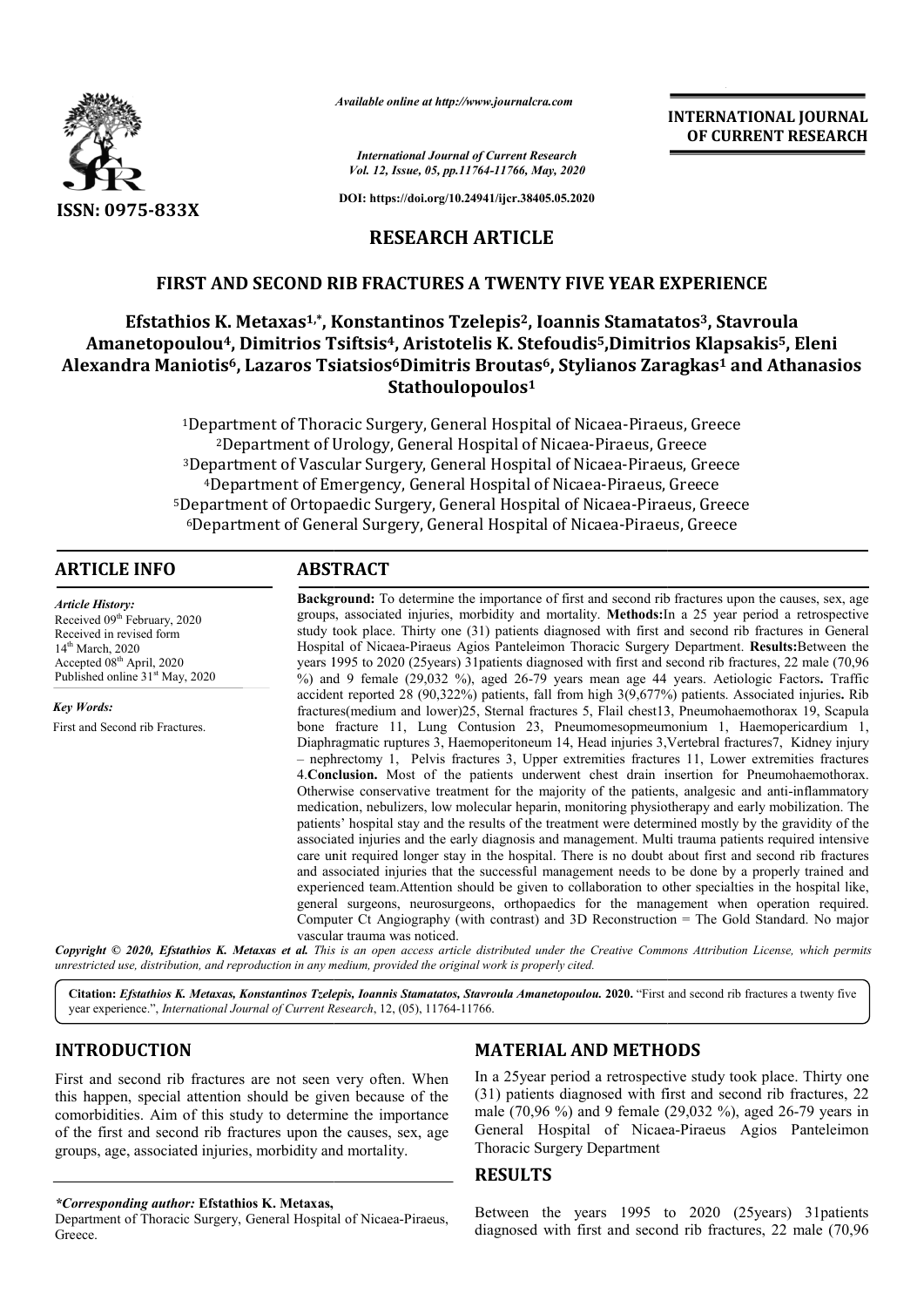%) and 9 female (29,032 %), aged 26-79 years mean age 44 years. Aetiologicfactors. Traffic accident reported 28  $(90,322\%)$  patients, fall from high  $3(9,677\%)$  patients. Associated injuries. Rib fractures 25(medium and lower), Sternal fractures 5, Flail chest13, Pneumohaemothorax 19, Scapula bone fracture 11, Lung Contusion 23, Pneumomesopmeumonium 1, Haemopericardium 1, Diaphragmatic ruptures 3, Haemoperitoneum 14, Head injuries 3, Vertebral fractures 7, Kidney injury – nephrectomy 1, Pelvis fractures 3, Upper extremities fractures 11, Lower extremities fractures 4.

**Table. 1**

| Associated injuries                 |
|-------------------------------------|
| Rib fractures 25 (medium and lower) |
| Sternal fractures 5                 |
| Flail chest 13                      |
| Pneumohaemothorax 19                |
| Scapula bone fracture 11            |
| Lung Contusion 23                   |
| Pneumomesopmeumonium 1              |
| Haemopericardium 1                  |
| Diaphragmatic ruptures 3            |
| Haemoperitoneum 14                  |
| Head injuries 3                     |
| Vertebral fractures 7               |
| Kidney injury – nephrectomy 1       |
| Pelvis fractures 3                  |
| Upper extremities fractures 11      |
| Lower extremities fractures 4       |



**Fig 1. Rib fractures, traumatic haemothorax, and right chest drain insertion**

## **DISCCUSION**

First rib fractures are considered indicators of increased morbidity and mortality in major trauma. Fractures of the first and second ribs are rare but may be associated with serious damage to the brachial plexus of nerves, the subclavian vessels or associated with head, facial or thoracic aorta injuries (Albers, 1982; Woodring, 1982). A lower rib fracture is more likely associated with injuries to the diaphragm, liver or spleen (Woodring, 1982). Rib fractures usually occur from a direct blows to the chest such as during a motor vehicle collision or from a crush injury. Coughing or metastatic cancer may also result in a broken rib (Metaxas, 2014). The middle ribs are most commonly fractured.

These fractures are rarely life-threatening in themselves but can be an external marker of more severe visceral injury inside the abdomen and the chest (Metaxas, 2014). A simple chest radiography is standard for the diagnosis (Traub, 2007; Kea, 2013), Computer tomography is very useful because can diagnose other associated injuries (Kea, 2013; Gupta, 1997). Also CT angiography with contrast and 3D Reconstruction, considered the Gold Standard for injured vessels diagnosis (Kea, 2013; Gupta, 1997). This pain is often immediate. It is also aggravated by arm movement or taking deep breaths, because chest wall movement<sup>3</sup>. The treatment most of the time is conservative. Treatment involves, pain medications-nerve block, nebulizers, early immobilization, low molecular heparin (Metaxas, 2014; Efstathios, 2019; Efstathios, 2019). Most rib fractures heal completely by 6 weeks. Progressive use of the upper extremity is encouraged. Physiotherapy exercises required until full mobility is recovered (Metaxas, 2014). Firstrib fractures are considered indicators for increased morbidity and mortality in major trauma (Ian Ayenga Sammy, 2017). According to one study based on information in the UK Trauma Audit and Research Network, first-rib fracture was a significant predictor of injury severity (Injury Severity Score >15) (Ian Ayenga Sammy, 2017). It is known that Sternal fracture acts by absorbing energy at the frontal thoracic wall protecting the great vessels, the heart and the lungs (Efstathios, 2006). This was demonstrated in article Sternal fracture with or without associated injuries. Assessment of the difference in the diagnosis and complications. Eighteen years of experience (nosocomial population). When the impact energy is high the sternal fracture can't absorb all the energy, so great vessels rupture takes place and usually cause death at the place of the accident.11This was demonstrated in articleSternal fractures and aortic rupture. A twenty year necrotomic material (necrotomic population).This means that when see patient with sternal fracture at the hospital likely no aortic rupture will happen. It is morewise to look for associated injuries which increase significant morbidity and mortality (Efstathios, 2019). This was seen in nosocomial and necrotomic population in the article True or myth? Sternal fractures and aortic rupture -A twenty year study. In present study no major thoracic vascular trauma was noticed. A necrotomic study may improve this study, can demonstrate the existence of vascular trauma. Most of the patients underwent chest drain insertion for Pneumohaemothorax. Clinical examination is the gold standard prior to Chest radiography if patient is stable and able to go for CXR. A sonography in the emergency room may be very helpful especially to haemodynamically unstable patients and unable to be transferred to the X-ray or and CT department, for the early diagnosis of traumatic pneumothorax +/- haemothorax. The same also can be done for the abdomen if necessary (Tam, 2005).

## **Conclusion**

Most of the patients underwent chest drain insertion for Pneumohaemothorax. Otherwise conservative treatment for the majority of the patients, analgesic and anti-inflammatory medication, nebulizers, low molecular heparin, physiotherapy and early mobilization and monitoring. The patients' hospital stay and the results of the treatment were determined mostly by the gravidity of the associated injuries and the early diagnosis and management. Multi trauma patients required intensive care unit required longer stay in the hospital. Attention should be given to collaboration to other specialties in the hospital like, general surgeons, neurosurgeons, orthopaedics for the management when operation required.